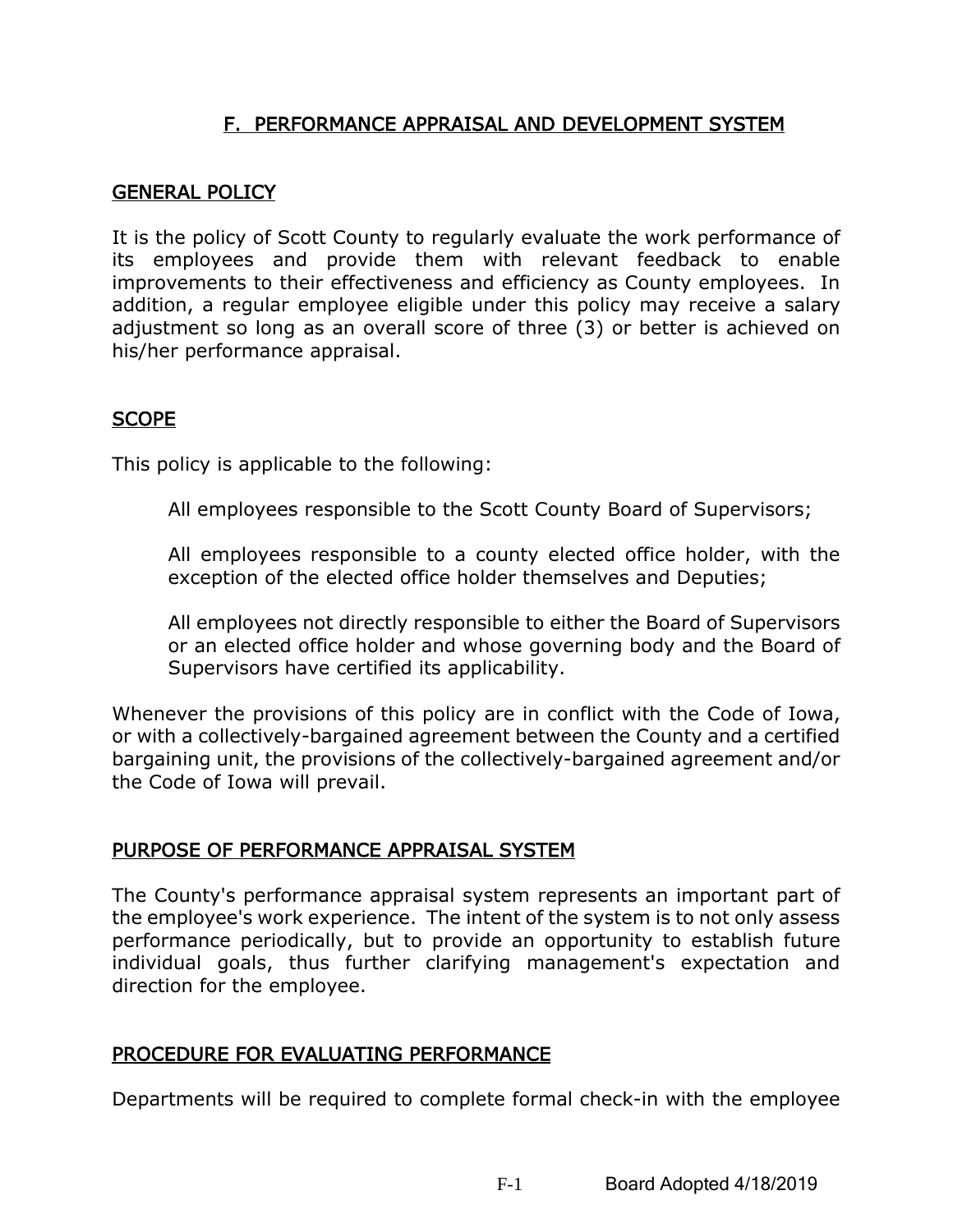upon completion of the first six (6) months in the new position. Each employee will then be evaluated at twelve (12) months and then annually thereafter on their position anniversary date. Departments may wish to schedule more frequent reviews, either formal or informal, depending upon the need.

Salary adjustments will occur on the employee's anniversary date upon attaining an overall score of three (3) or better until the grade maximum is reached. The completed performance appraisal for each employee shall be electronically signed by the performance rater and by the employee being evaluated. The employee signature merely indicates a discussion was held with the performance rater. If the employee disagrees with the evaluation, he/she may comment in the designated area on the evaluation and/or submit a statement of exception for placement in the personnel file.

## APPRAISAL FORMAT

Upon hire or promotion to a new position, each employee will be oriented to the criteria that will be used to assess job performance. Upon completion of twelve months and annually thereafter of service in the position, the incumbent's work performance will be evaluated by their immediate supervisor. Appraisal forms are generated from the County's web based performance appraisal system administered by the Human Resources Department.

An important part of the review is the employee's completion of a selfevaluation which is an opportunity to provide their insight into their performance and goal progress over the review period. Once completed the employee's supervisor receives an electronic copy of this document for consideration. The manager is responsible for completing the employee's performance review. In addition to assessing the employee's job performance in key competencies the manager is tasked with the creation of several specific goals for the employee to accomplish over the next review period. The initial goals are set at the employee's six (6) month check-in and will be evaluated at the one (1) year appraisal. The goals may be targeted to meet personal, professional or organizational needs. The source of the goals will be the employee and the supervisor, but the final selection and prioritizing will be the responsibility of the supervisor.

When establishing goals supervisors should take into consideration the employee's role in meeting budgeting for outcomes objectives, departmental goals or County-wide goals, so as to align the goals. Additionally goals may relate to specific skills set forth in the job description, career development, improving an employee's professional competence or reflect a required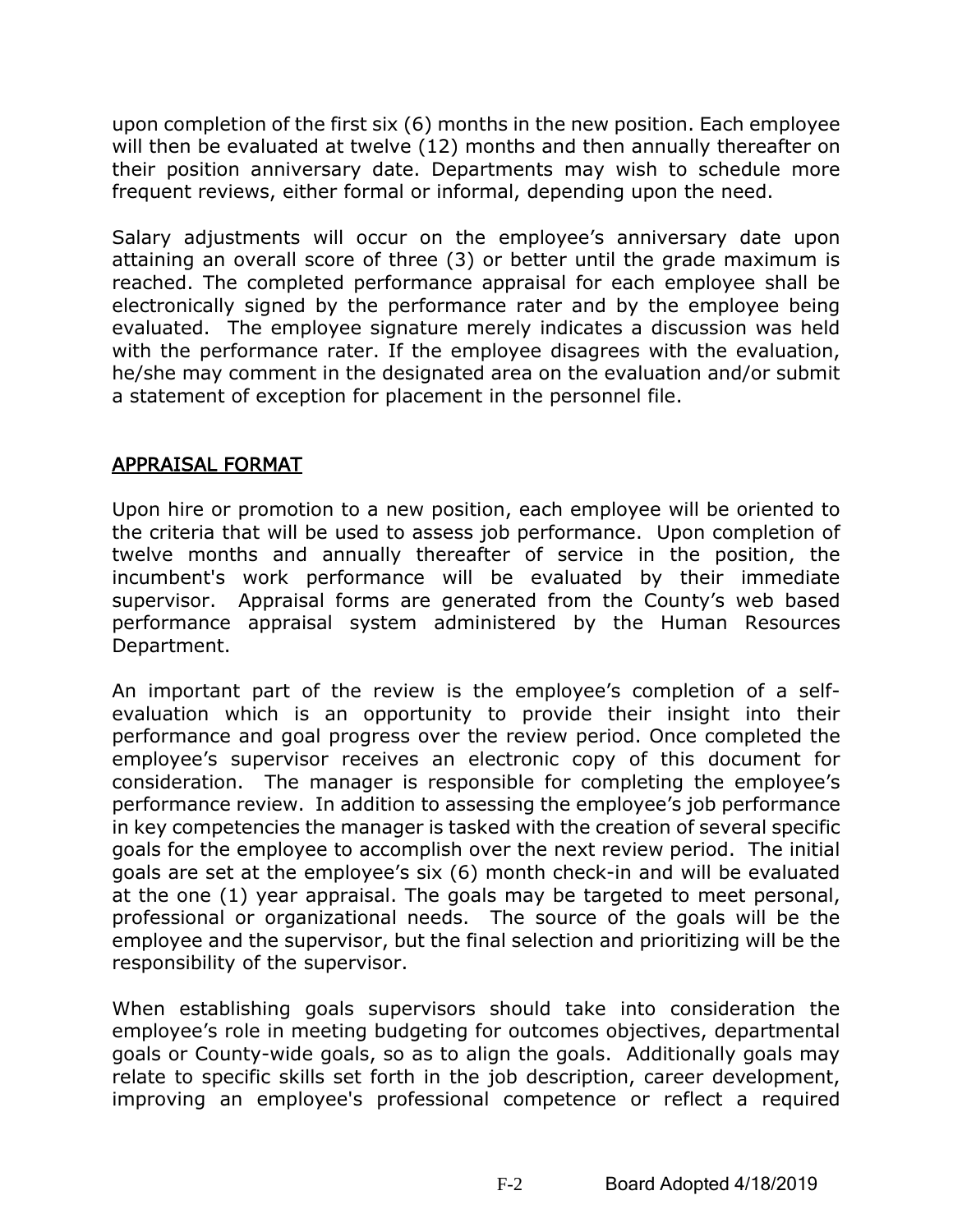improvement in an employee's past performance level. Human Resources staff may assist supervisors in drafting specific goals for individuals.

Performance appraisals influence salaries, promotions and transfers so it is critical that supervisors provide objective, accurate and thorough information when completing performance reviews and assigning ratings. If an employee has been subject to disciplinary action within the time period preceding his/her performance evaluation, numerical ratings on the evaluation should accurately reflect the action taken and any subsequent improvements.

## NUMERICAL RATING GUIDELINES

County department heads and elected officials as well as the Human Resources Department will periodically review dashboard ratings within the County's web based performance appraisal system to ensure consistency of ratings on a County-wide basis. Raters shall adhere to the following guidelines in assigning numerical ratings:

#### Rating Code Guideline

- 5 Indicates exceptional performance. The employee's performance far exceeds expectations due to exceptionally high quality of work performed in all essential areas of responsibility and the quality and consistency of work is superior. Ratings of 5.0 shall be reserved for those areas in which the employee is performing at a level marked by excellence, efficiency, innovation and documented work results. Generally, a rating of exceptional indicates the employee is performing well beyond the department's expectations on a continuing basis. Ratings must be backed up by specific examples of the employee's accomplishments during the rating period such as a completion of a major or critical project or a making an exceptional contribution to the department.
	- 4 Exceeds Expectations. Ratings at 4.0 indicate the employee consistently exceeds department expectations in all essential areas of responsibility and the quality and consistency of work overall was excellent. Generally, a rating of exceeds expectations means the employee's performance is well above satisfactory, he/she frequently goes beyond ordinary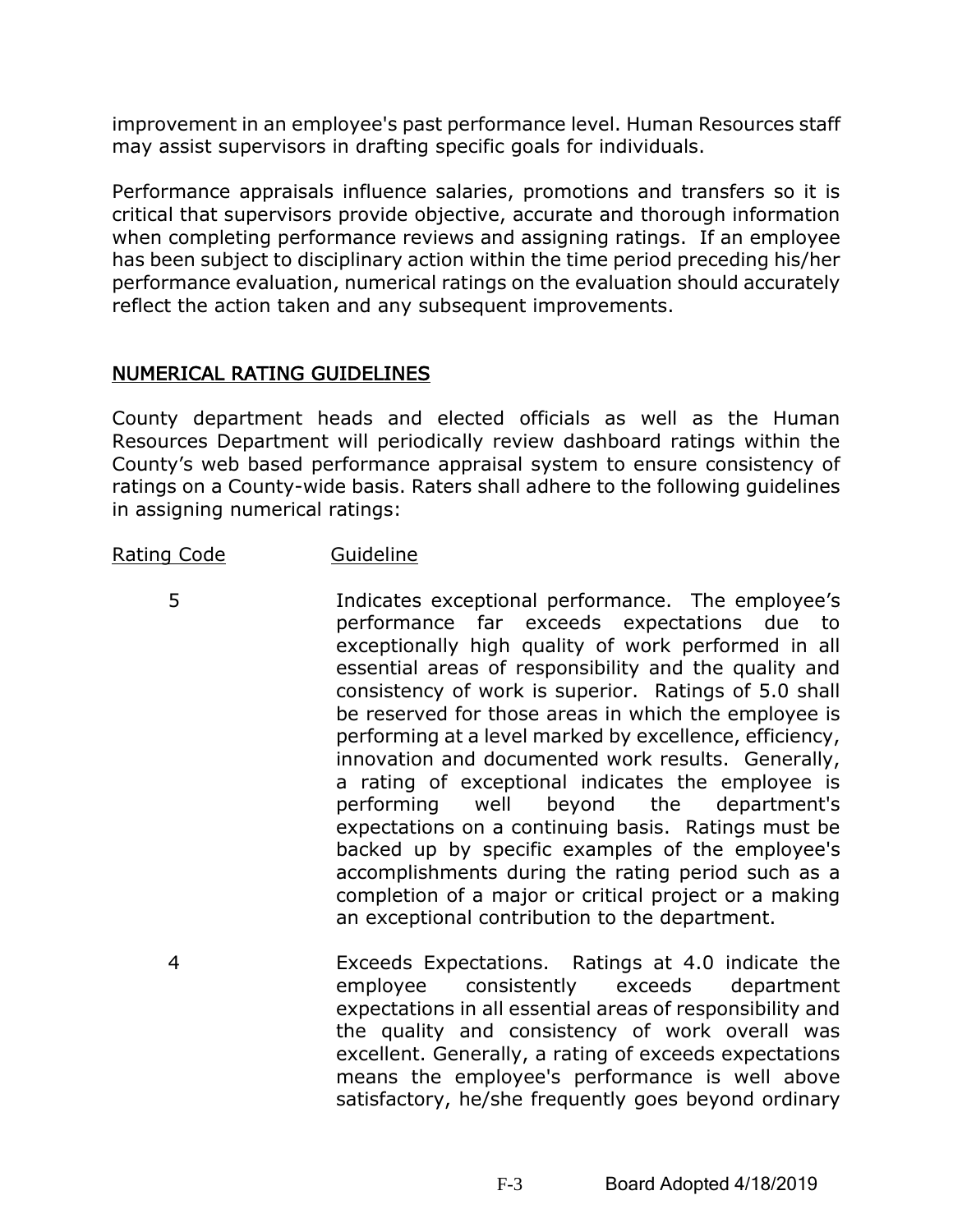efforts to do a superior job, and achieves all performance objectives established for his/her position. Examples of projects completed and/or exemplary performance should accompany ratings of 4.0 or above.

- 3 Meets Expectations. Ratings at 3.0 indicate the employee is consistently meeting department expectations in all essential areas of responsibility and the quality and consistency of work overall is good. Generally, a rating of meets expectations means the employee has regularly completed work assignments and completed or made reasonable progress towards projects and goals.
- 2 Improvement Desired. Ratings at 2.0 indicate the employee's performance is not consistently meeting department expectations and/or failed to meet expectations in one or more of the essential areas of responsibility. Generally, a rating of improvement desired means the employee occasionally fails to complete work assignments in a satisfactory or timely manner or may have missed critical goals in the year. Such ratings also may indicate a lack of initiative and/or the need for frequent intervention by the supervisor in order to keep the employee in a productive mode. Specific examples of marginal performance should be cited and a plan for improvement noted. If an employee receives an overall score below three (3), a performance improvement plan, with reasonable timelines, must be attached and submitted to the Human Resources Department. Progress must be monitored and measured.
- 1 Unsatisfactory performance. Ratings at 1.0 indicate the employee's performance is consistently below expectations in most of the essential areas of responsibility and requires immediate improvement for continued employment. Generally, a rating of unsatisfactory performance means the employee consistently fails to complete assignments in a satisfactory manner and has been unresponsive to prior warnings by supervision. Such ratings must be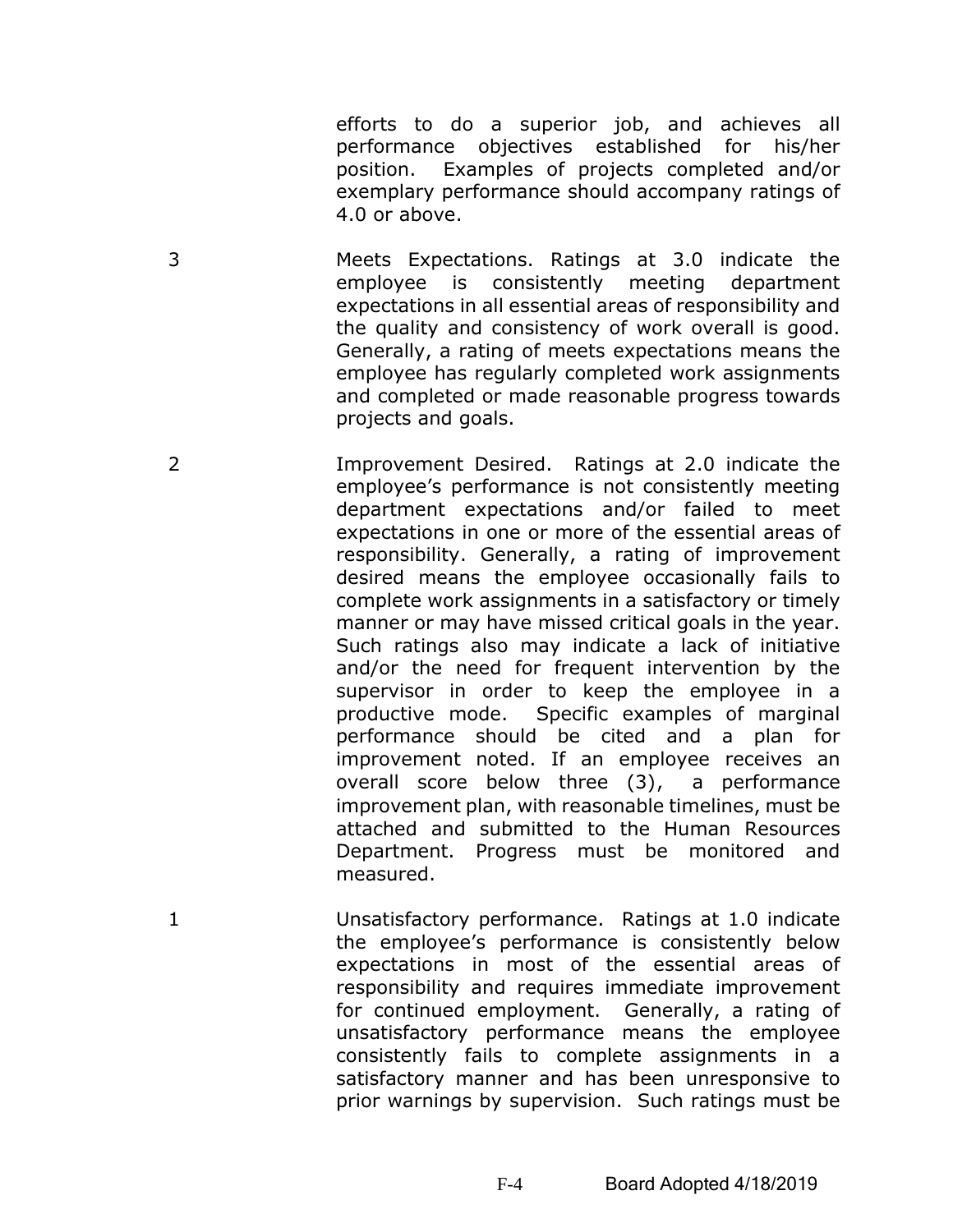backed up by specific examples of the employee's actions during the rating period and recommendations for improvement. The department must notify the Human Resources Department immediately if an employee receives an overall rating of two (2). A plan to correct performance, with reasonable timelines, must be outlined and monitored to measure progress.

#### ATTENDANCE RATINGS

Supervisors will review the employee's sick leave usage over a 12-month period and rate the employee in accordance with this scale.

| Rating                         | Measure            |
|--------------------------------|--------------------|
| (5) Exceptional Performance    | 0 or 1 absence     |
| (4) Exceeds Expectations       | 2 or 3 absences    |
| (3) Meets Expectations         | 4 or 5 absences    |
| (2) Improvement Desired        | 6 absences         |
| (1) Unsatisfactory Performance | 7 or more absences |

## WRITTEN COMMENTS

One of the primary purposes for conducting a performance appraisal is to provide the employee with relevant feedback regarding his/her performance on the job. To that end, raters are required to include written comments to support numerical ratings. Although the performance appraisal system may provide a writing assistant, the supervisor is expected to provide relevant comments regarding the individual's performance.

In those categories in which the employee is rated highly, the rater should identify examples of good performance and provide the employee with positive feedback to encourage the employee to maintain or exceed his/her current performance level during the next rating period.

In those categories in which the employee receives low ratings, the rater should identify examples of past poor performance and provide constructive feedback for the employee to improve his/her performance during the next rating period.